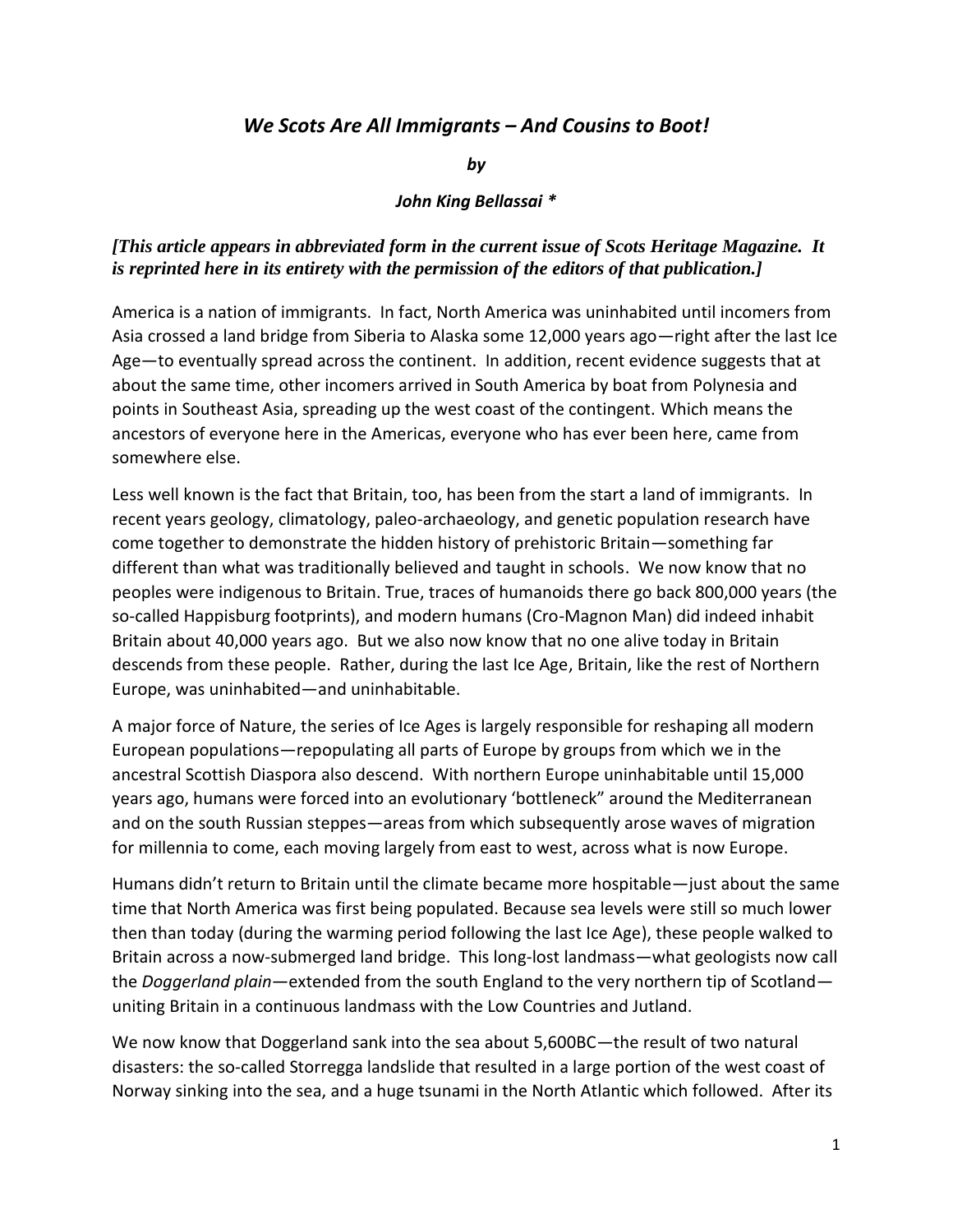disappearance, all incomers to Britain from that point forward arrived (from somewhere else) by boat.

DNA analysis over the past decade has been able to shine a bright light on the modern markers we all carry from these great population migrations—generally moving from East to West across Europe over the last 14,000 years—mingling with, and sometimes displacing, the earlier Neolithic (New Stone Age) populations about which we know very little. Genetic research has proved that 80% of the DNA of most modern British people, Scots included, was passed down from a few thousand Neolithic hunter-gatherers resident on the island after the last Ice Age. The rest of their DNA comes from various groups of subsequent incomers who arrived by sea in Britain from elsewhere in Europe during more recent times—the Picts, Britons, Saxons, Scots, and Vikings, arriving in that order.

The Picts (*Cruithne* in their own tongue, *Picti* to the Romans—both words meaning "painted people") arrived first--maybe from Scandinavia, but almost certainly coming down through Orkney). They concentrated in the northeast of Scotland (from Caithness down through Fife), and established seven powerful subkingdoms—*Caiti* (Caithness and the Western Highlands), *Fidah* (Moray, Nairn and Ross), *Ce'* (Banff, Buchan and Aberdeenshire)*, Fotla* (Athol and Gowrie), *Circenn* (Angus and the Mearns), *Fortrenn* (Menteith and Strathearn), and *Fibh* (Fife and Kinross).

At some point, these Picts were followed by Britons from Gaul (now France) on the continent, arriving in multiple waves, some during the Bronze Age, other during the later Iron Age, and spreading all across the island. This is a Welsh-speaking Celtic people, many of whom, after the departure of the Romans in 407A.D., were forced into the far West (Wales and Cornwall). But other Britons held the north, where they formed a distinct ethnic enclave in the "middle belt" of what is now Scotland—from Strathclyde in the West to Loch Lomond and the Lennox in the East. This broad area was once called by them *Hen Ogled* ("the Old North"), or "Britain Between the Walls"—the area between the Antonine Wall stretching from the Firth of Clyde in the West to the Firth of Forth in the East), and Hadrian's Wall (stretching from the Solway Firth in the West to the River Tyne in the East, facing the North Sea). This part of what is now Scotland was populated from Roman times onward into the Dark Ages by four powerful and independent north British tribes (the *Novantae,* the *Selgovae,* the *Damnonii*, and the *Votadini*)- all allies or clients of Rome for the roughly 350 years of the Roman Era in Britain. Together they formed a buffer against the wilder *Caledonii* to the north of the walls. The *Novantae* were centered on what is now Carrick and Kurkubright; the *Selgovae* ruled from as far south as Cumbria and Carlisle to up around Dumfries, Paisley and Melrose. The *Votadini* held sway around Dunedin (now Edinburgh); and the *Damnonii* occupied Strathclyde, around Dun Briton (now Dumbarton) and over to Stirling. After the arrival of Christianity and the departure of the Romans, these North British tribes coalesced into three powerful kingdoms—*Gododdin*, centered on Edinburgh, *Reghed,* centered on Carlisle, and *Altclud,* centered on Dumbarton kingdoms which long maintained their ethnic and political independence.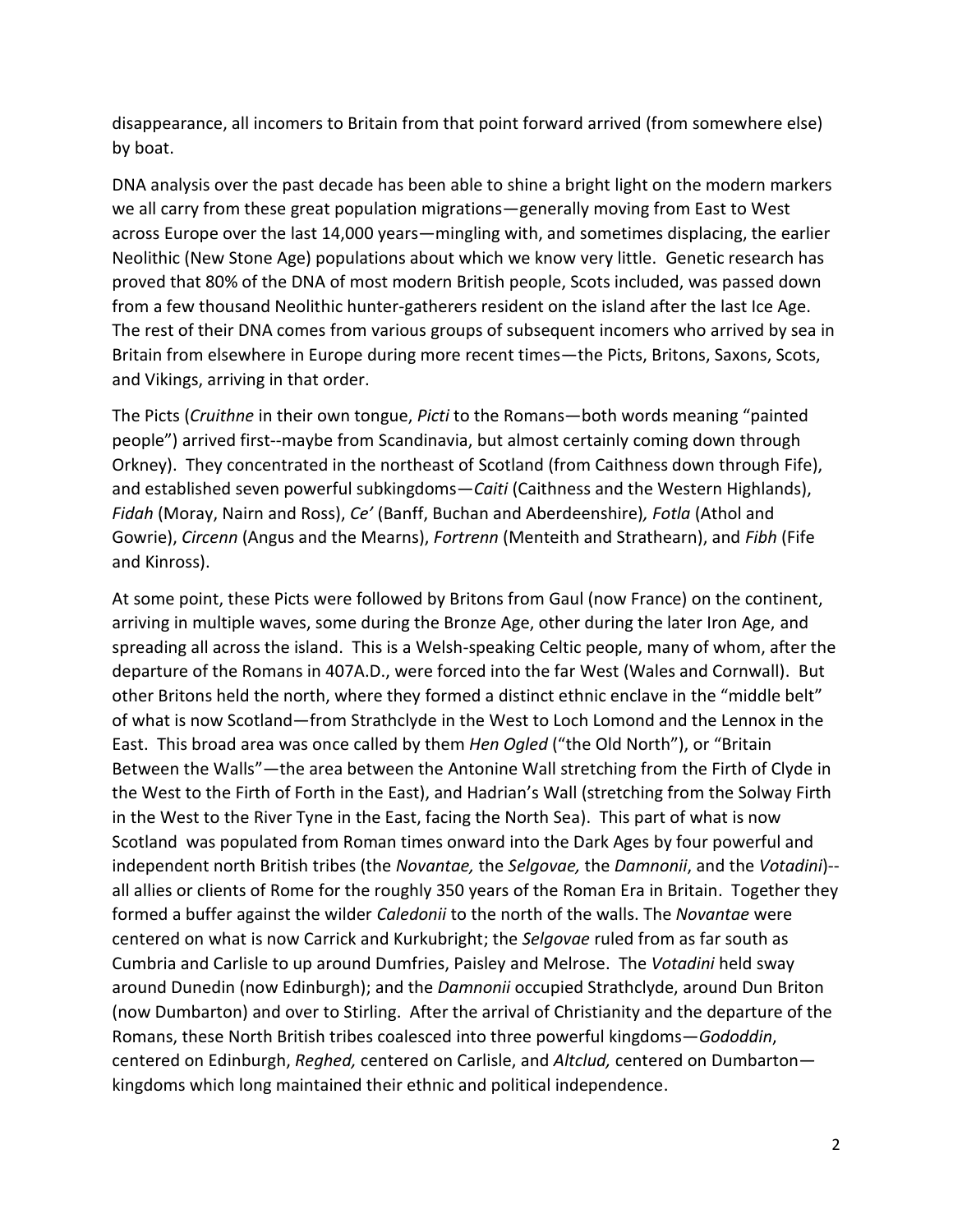Next came the Germanic Saxons, having invaded Britain in force by sea around 400, at the end of the Roman Era, spreading across the south of England and later moving up across the Cheviot Hills into Lothian from their strong base in Northumbria. They formed a number of competing kingdoms, the most famous of which was Wessex, in the south, but also Beronicia and Northumbria in the far north of what is now England. Later, a second wave of them moved north into Scotland—peaceably this time—after the Norman conquest of England in 1066, preferring the mild rule of the Scottish king to the harsh rule of the new Norman king in England. Much of the Scottish lowlands from the Borders northward was eventually populated by these Saxon incomers.

The Saxons were followed closely by the Gaelic *scotti* (sea-raiders), coming in waves by boat from Dalriada, in what is now Antrim in Ulster (Northern Ireland), and entering from Argyll, Kintyre and Cowall during the Dark Ages, starting around 600 AD. They established themselves first on the Western seaboard and in the Western Isles (Inner Hebrides), then moved east, across what is today the southern and central Highlands, coming into conflict with the Picts. When they arrived, the Scotti were loosely organized in four main "kindreds" (*cinella*)—the *Cinel Loarn*, *Cinel Gabhran, Cinel Aoengus*, and *Cinel Comgall*, which soon warred with each other for supremacy in their new homeland, which they called the Kingdom of Dalriada. In time, and due largely to the rugged topography of isolated straths and glens, these Gaelic kingroups would evolve into the West Highland Clans as we know them today.

Finally came the Danish and Norse Vikings (the *fingall* and *duthgall* of the Irish annals), first raiding Ireland and the coasts all around the Island of Britain from about 800 AD onward and then invading the north of England, and large parts of northern and western Scotland (the Hebrides, Caithness and Sutherland) in force after about 900, establishing settlements. In Ireland, they established a strong base at Dublin and in the north of England, at Yarvik (now York). In the Western Isles, Norse and Gael would intermarry and merge, giving rise to the many branches of Clan Donald and other island clans. In time, these Norse-Gaelic clans would coalesce politically to form the semi-independent Lordship of the Isles.

By the 1070's, under King Malcolm Canmore and his Saxon-born wife, Margaret (sister of Edgar, King of Wessex, who had been forced into exile by William the Conqueror and his Normans after 1066), these disparate peoples living north of the Tweed had become united, (through conquest, alliances, and intermarriage) to form the Kingdom of Alba—Scotland as we know it today.

It was only a decade ago when Brian Sykes, in his 2006 book, *Blood of the Isles,* (published here in the States under the title, *Saxons, Vikings and Celts: The Genetic Roots of Britain and Ireland),*  started the current intense interest in using genetic testing to do human population research in Britain. Sykes produced an analysis of the results of 6,000 cheek swab samples and broke the British population into 12 *haplogroups,* which each predominated in different regions of the island—largely tracking with the different waves of invaders described above. (The related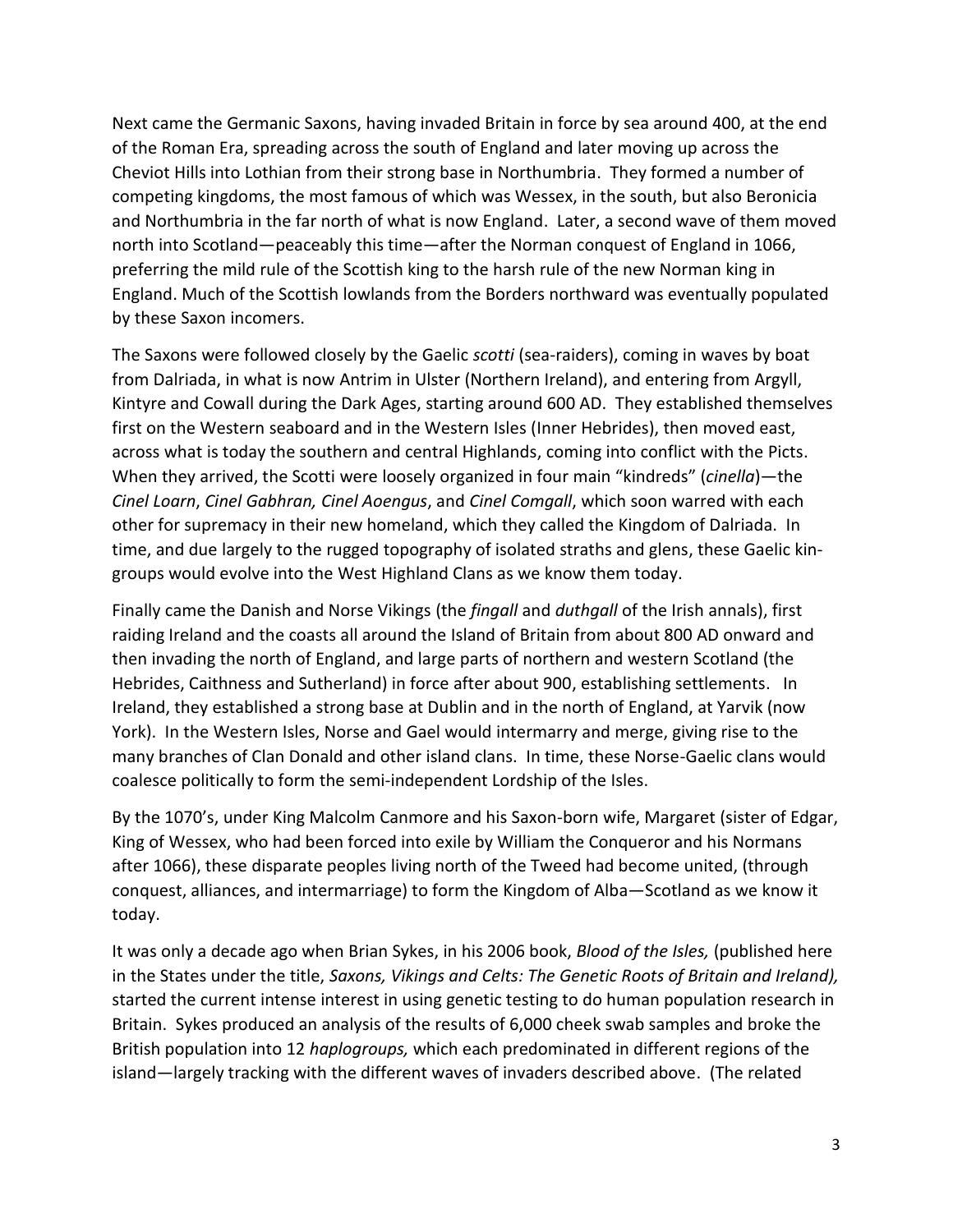term *haplotypes* are genetic classifications of population groups, and in a scientific sense haplotypes define ethnicity-- which tribal population(s) we descend from.)

More recently, the firm Ancestry studied the DNA of two million inhabitants of Britain, using the results from home-based saliva tests. Breakdowns revealed marked differences in the genetic makeup of residents of Scotland, England, Wales, and Northern Ireland. Other genetic researchers have followed suit to further tease out the regional differences. (Somewhat surprisingly, all this analysis showed that Europe's population is the newest on the planet.)

When we look at the British Isles, notably Scotland and Ireland (which are both fairly isolated), we are looking at some of the latest iterations of three major haplotype groups: R1b, R1a, and I. (These three haplotypes effectively replaced or co-mingled with Haplogroup H, the earlier Hunter-Gatherer groups, all across Europe.) Today, 75% of the male (Y-DNA) signatures in Europe are R1b, the highest being 80% in Ireland, where R1b predominates. R1a, which split from R1 well back in pre-history, represents a more Slavic and Eastern European geographic origin and accounts for about 8% of Britain's population today. Haplogroup I and its sub-group I2b represent more northern Eurasian populations and are associated with Norwegian, Danish /Germanic (i.e., Saxon) populations representing about 12% overall.

Until 2013, STR's (single tandem repeats) or specific forensic markers were primarily used to identify male populations-- hence we see those long strings of numbers that come back from the genetic testing labs, which we spend long hours puzzling over. These markers define which haplotype each of us belongs to – in other words, which tribal population(s) we descend from.

A newer, deeper level of genetic insight has now arisen from further breakthroughs in DNA research dating from 2013. For Scots, the work has been spearheaded by Professor Jim Wilson of Edinburgh University, who reported that he had discovered the unique genetic identifiers of most Scottish men—through SNP's ("single tandem repeats"). SNPs reveal certain places in the genome where the genetic proteins (A, C, G, T) have mutated in a single ancestor. From that point forward, these "markers in time" are passed down from father to son, in each new generation, consistently. Therefore, anyone sharing a certain genetic SNP with you will share a common ancestor, as well.

So now your haplotype has a dash on the end, followed by additional coded numbers, called your "end-SNP." Thousands of these SNP's have been discovered in just a few short years. Anyone and everyone can now get a testing package (which can be ordered online) from one of the major testing companies (Ancestry, Family Tree DNA, 23&Me, Britain's DNA, Full Genomes, G-2, etc.). A simple cheek swab is taken and sent off to the testing company, together with the required fee, in order to answer the key questions, who am I, and from whom do I descend? A written report is sent back to the testee.

Anyone and everyone can get a testing package (which can be ordered online) from one of the major testing companies (Ancestry, Family Tree DNA, 23&Me, Britain's DNA, Full Genomes, G-2, etc.). A simple cheek swap is taken and sent off to the testing company, together with the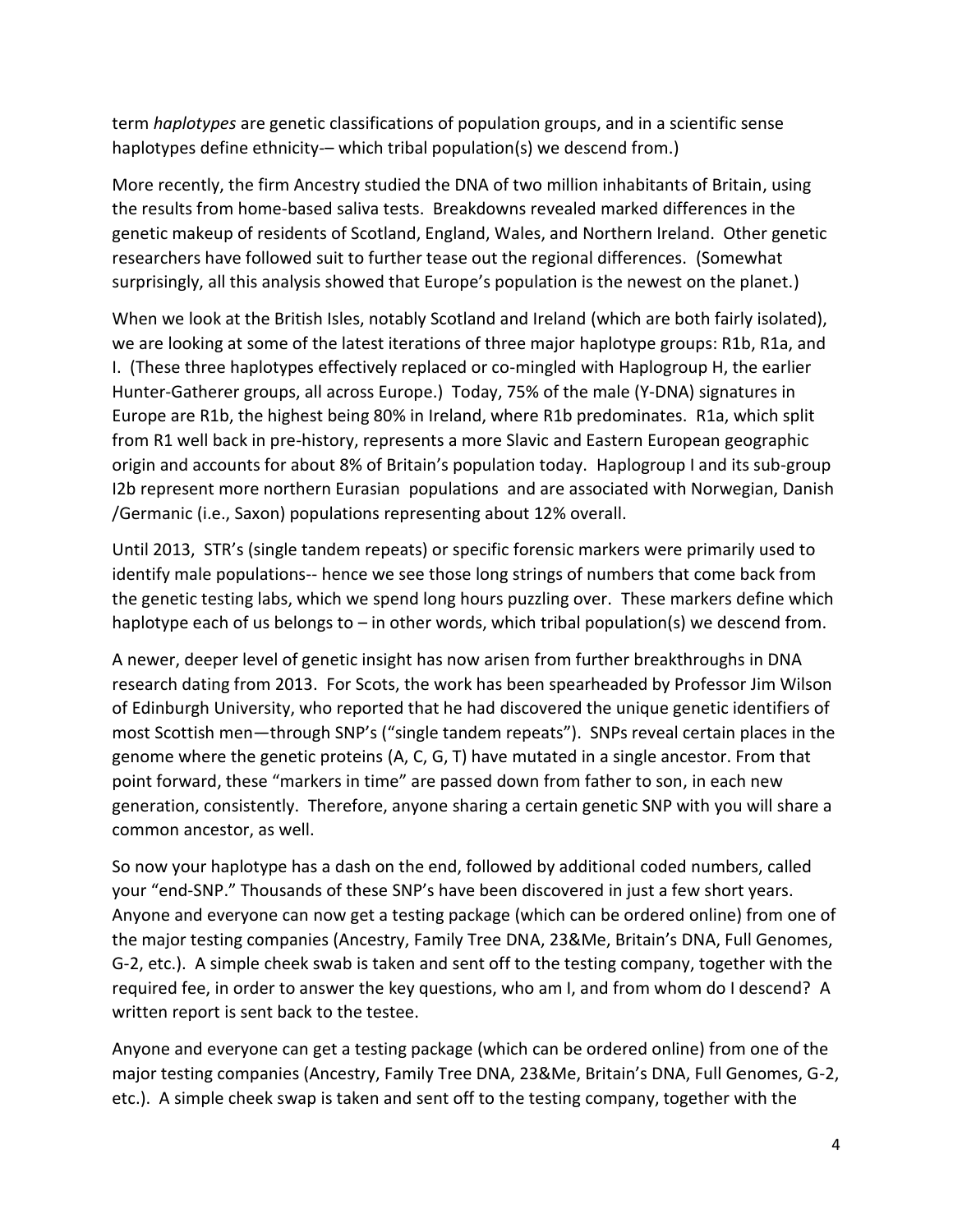required fee in order to answer the key questions: "who am I"? And "from whom do I descend"? To get the answers, everyone is encouraged to do three tests, which are generally cheaper when bundled: Y-DNA (at least 37 markers) for the male line (father's kin); mtDNA for your female line (mother's kin); and Autosomal, a curious name which includes "everybody else." (We each derive 50% of our genes from our parents. But they were passing on what they inherited from their parents, so everyone is getting 25% (roughly) from each grandparent- -and 12.5% from each great-grandparent, and so on, all the way back. Many traits, both physical and s mental, come down to us from other relatives through one's bloodlines—hence the value of the autosomal test.) Total costs for all three average under \$500, depending on the lab. After that, it's down the SNP trail. Full Genome Corporation in Maryland literally tests the entire genome for SNP's, and labs like YSEQ (Germany) publish massive charts of the various haplotypes and their SNP's.

Family Tree DNA, Inc. of Houston, TX, in many ways the industry leader in genetic population testing, now has ongoing over 9,000 "DNA projects" that individuals tested by them can join. Of this number, some 6,000 are Family Projects, and of these, at least 200 are Scottish surnames. (All the named projects are listed on the FTDNA website).

While some of these Scottish surnamed projects are of modest size, others—like the Armstrongs, Campbells, Frasers, Gordons, Grahams, Grants, MacDonalds, MacFarlanes, MacGregors, MacKenzies, MacLarens, MacLeods, MacNeils, Montgomeries, Morrisons, Rosses, and Scotts—each consist of 400 or more participants, and in some cases more than 700. Significantly, project participants hail not only from the Scottish Diaspora in America and elsewhere but from Scotland, too. In many instances, clan chiefs have agreed to be tested and participate in these family projects, providing their DNA samples as important bench-markers for hundreds of their kin around the world.

In this brave new world of haplotypes and SNPs, a key word we in the Scottish Diaspora should use with more regularity is "cousin"– meaning a relative with whom a person shares one or more common ancestors. (In the general sense of the term, cousins are two or more generations away from any common ancestor, thus excluding siblings, aunts and uncles, nieces and nephews from the meaning of the term.) The 200 + Scottish family and clan projects of Family Tree DNA have clearly demonstrated that many far-flung members of these surname groups are closely related to each other, genetically.

Enthusiasm is incredibly high in America—a nation of immigrants—for DNA research. Here in the States, the West African, Jewish, Irish, and Armenian Diasporas are key examples of ethnic groups whose members by the thousands have enthusiastically embraced genetic research as a tool to help them reconnect with ancestral populations in the original homelands from which they have long been separated. And their cousins back home in their respective lands of origin have responded just as enthusiastically.